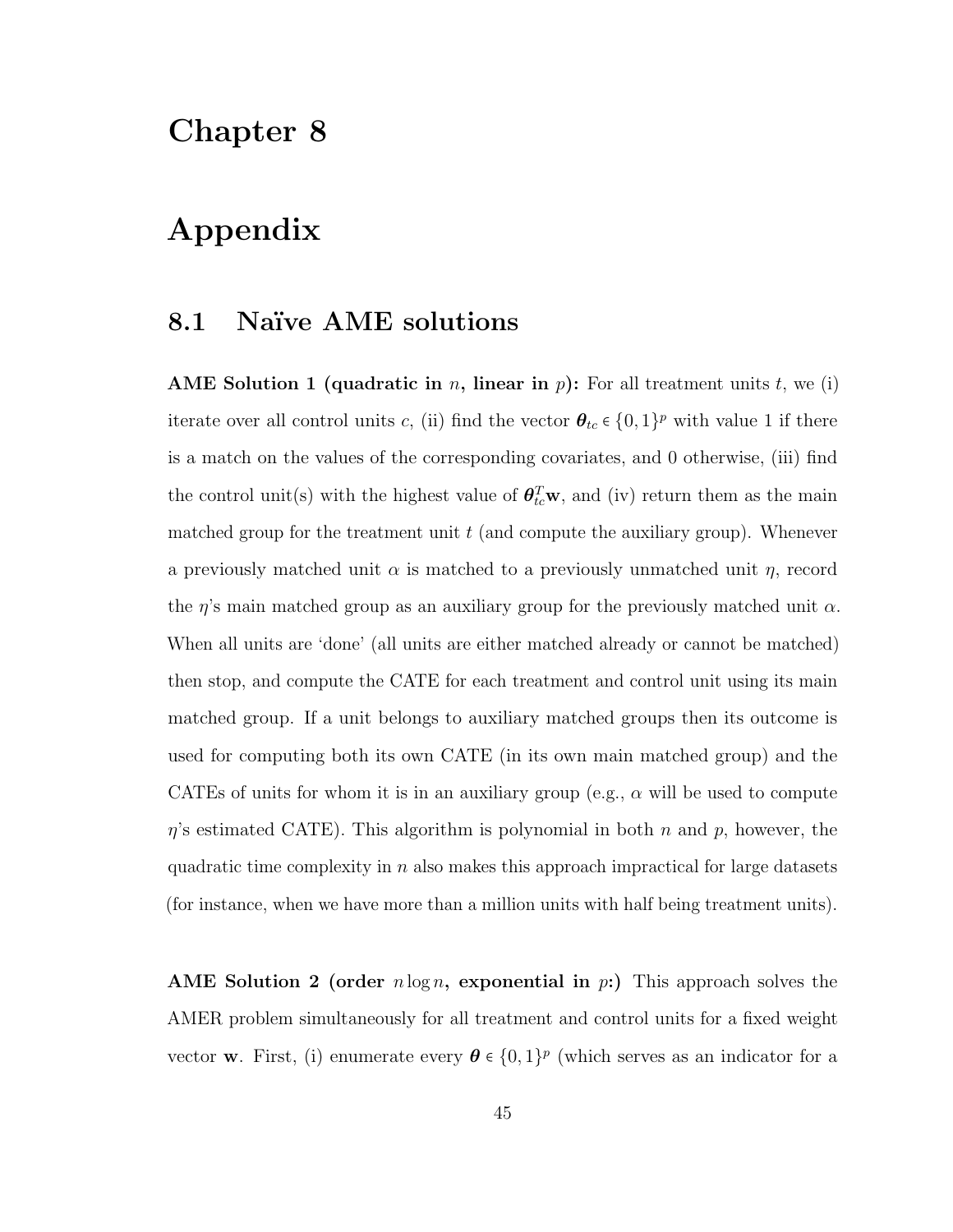subset of covariates), (ii) order the  $\bm{\theta}$ 's according to  $\bm{\theta}^T\mathbf{w},$  (iii) call GroupedMR for every  $\theta$  in the predetermined order, (iv) the first time each unit is matched during a GroupedMR procedure, mark that unit with a 'done' flag, and record its corresponding main matched group and, to facilitate matching with replacement, (v) whenever a previously matched unit is matched to a previously unmatched unit, record this main matched group as an auxiliary group. When all units are 'done' (all units are either matched already or cannot be matched) then stop, and compute the CATE for each treatment and control unit using its main matched group. Each unit's outcome will be used to estimate CATEs for every auxiliary group that it is a member of, as before. Although this approach exploits the efficient 'group by' function (e.g., provided in database (SQL) queries), which can be implemented in  $O(n \log n)$  time by sorting the units, iterating over all possible vectors  $\boldsymbol{\theta} \in \{0,1\}^p$  makes this approach unsuitable for practical purposes (exponential in p).

### 8.2 Proof of Proposition 4.0.1

**Proposition 4.0.1** If for a superset r of a newly processed set s where  $|s| = k$  and  $|r| =$  $k+1$ , all subsets s' of r of size k have been processed (i.e. r is eligible to be active after s is processed), then r is included in the set  $Z$  returned by GenerateNewActiveSets.

*Proof.* Suppose all subsets of r of size k are already processed and belong to  $\Delta^k$ . Let f be the covariate in  $r \setminus s$ . Clearly, f would appear in  $\Delta^k$ , since at least one subset  $s' \neq s$  of r of size k would contain f, and  $s' \in \Delta^k$ . Further all covariates in r, including f and those in s will have support at least k in  $\Delta^k$ . To see this, note that there are  $k + 1$  subsets of r of size k, and each covariate in r appears in exactly k of them. Hence  $f \in \Omega$ , which the set of high support covariates. Further, the 'if' condition to check minimum support for all covariates in s is also satisfied. In addition, the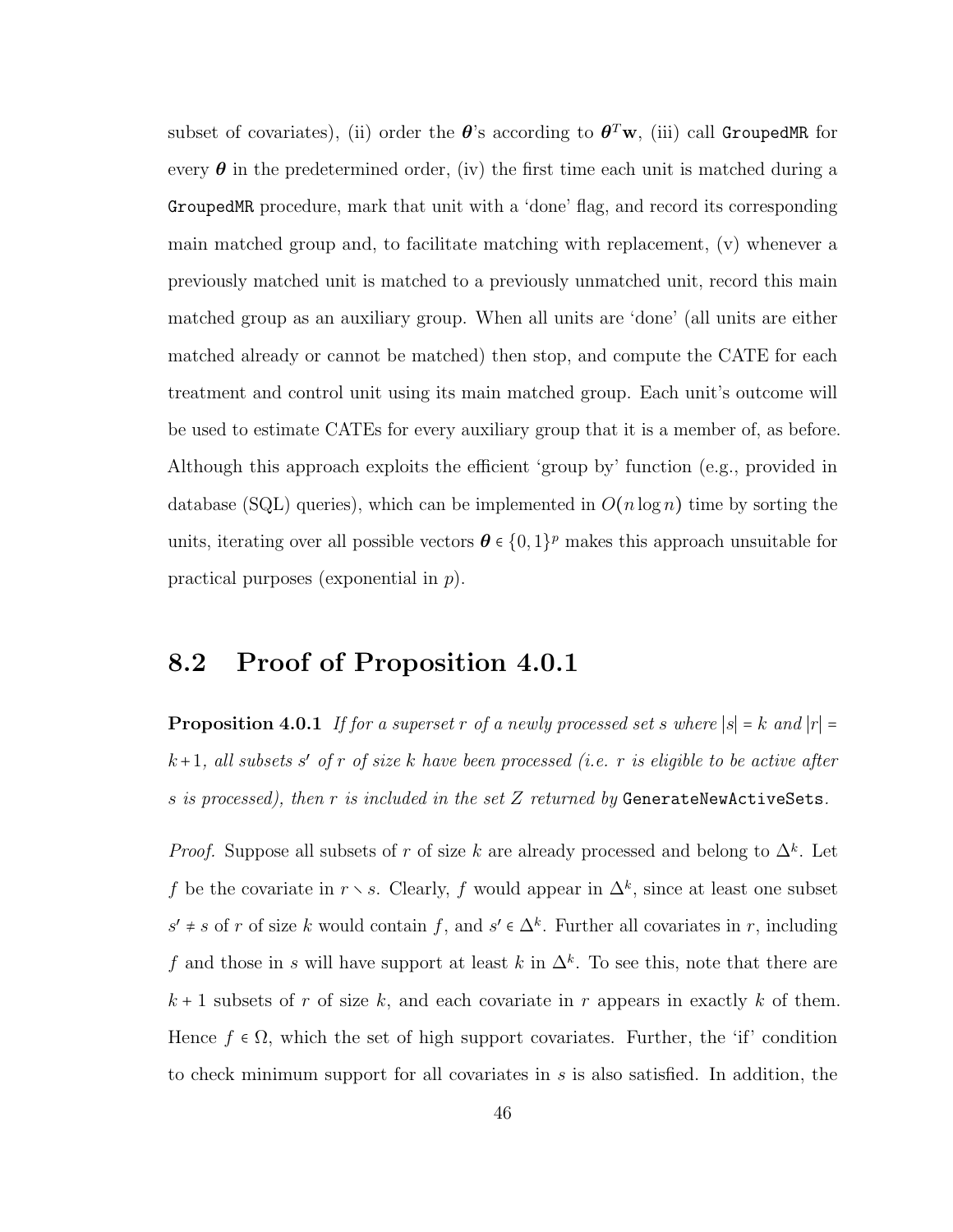final 'if' condition to eliminate false positives is satisfied too by assumption (that all subsets of r are already processed). Therefore r will be included in  $Z$  returned by the  $\Box$ procedure.

## 8.3 Proof of Theorem 4.0.2

**Theorem 4.0.2 (Correctness)** The DAME algorithm solves the AME problem.

*Proof.* Consider any treatment unit t. Let s be the set of covariates in its main matched group returned in DAME (the while loop in DAME runs as long as there is a treated unit and the stopping criteria have not been met, and the GroupedMR returns the main matched group for every unit when it is matched for the first time). Let  $\theta_s$  be the indicator vector of s (see Eq. 4.1). Since the GroupedMR procedure returns a main matched group only if it is a *valid* matched group containing at least one treated and one control unit (see Algorithm 2), and since all units in the matched group on s have the same value of covariates in  $\mathcal{J} \setminus s$ , there exists a unit  $\ell$  with  $T_{\ell} = 0$ and  $\mathbf{x}_{\ell} \circ \boldsymbol{\theta}_s = \mathbf{x}_t \circ \boldsymbol{\theta}_s$ .

Hence it remains to show that the covariate set  $s$  in the main matched group for  $t$ corresponds to the maximum weight  $\theta^T \mathbf{w}$ . Assume that there exists another covariateset r such that  $\theta_r^T \mathbf{w} > \theta_s^T \mathbf{w}$ , there exists a unit  $\ell'$  with  $T_{\ell'} = 0$  and  $\mathbf{x}_{\ell'} \circ \theta_r = \mathbf{x}_t \circ \theta_r$ , and gives the maximum weight  $\theta_r^T \mathbf{w}$  over all such r.

- (i)  $r$  cannot be a (strict) subset of  $s$ , since DAME ensures that all subsets are processed before a superset is processed to satisfy the downward closure property in Proposition 3.0.1.
- (ii) r cannot be a (strict) superset of s, since it would violate the assumption that  $\boldsymbol{\theta}_r^T \mathbf{w} > \boldsymbol{\theta}_s^T \mathbf{w}$  for non-negative weights.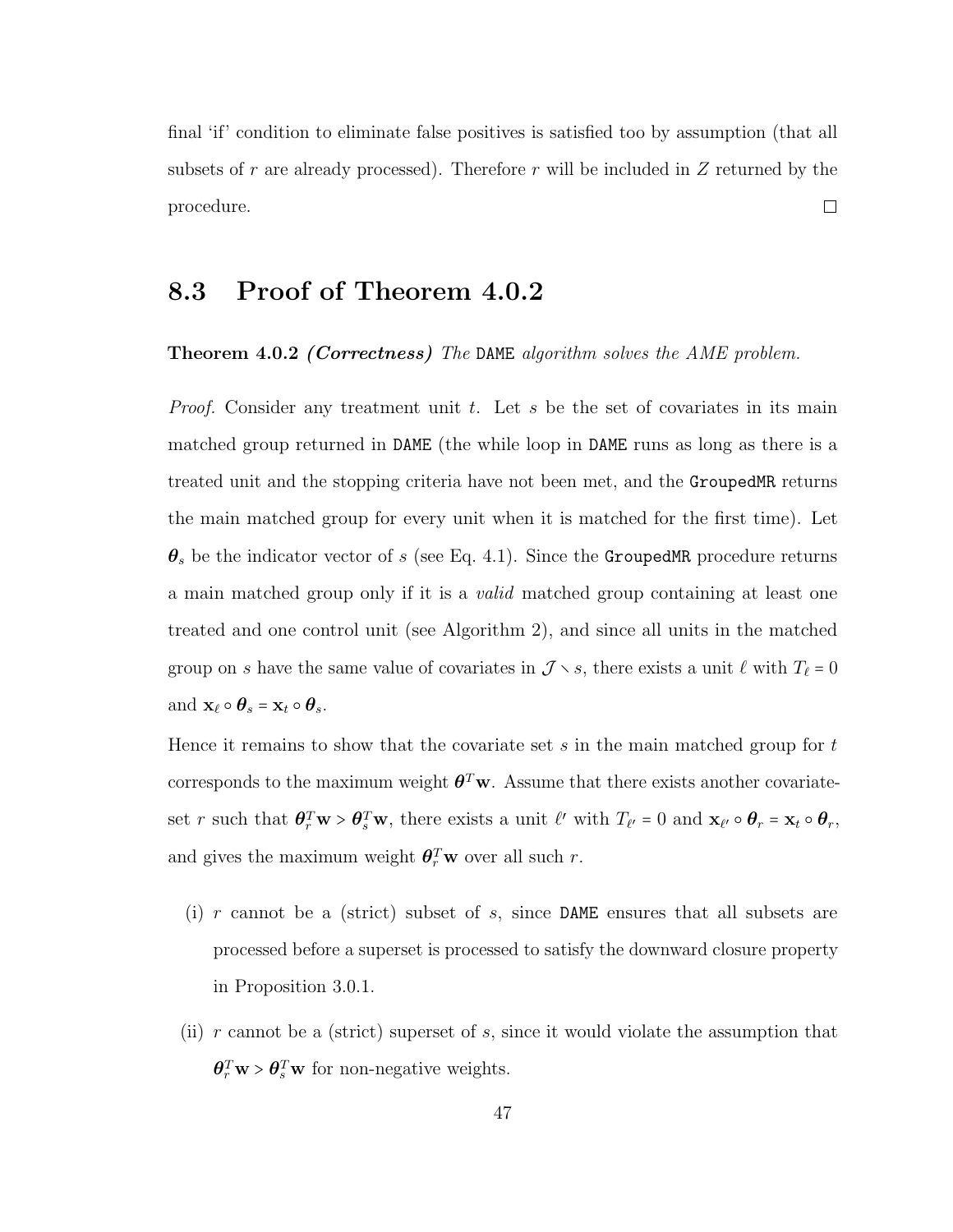(iii) Assume that r and s are incomparable (there exist covariates in both  $r \setminus s$  and  $s \setminus r$ ). Suppose the active set s was chosen in iteration h. If r was processed in an earlier iteration  $h' < h$ , since r forms a valid matched group for t, it would give the main matched group for t violating the assumption.

Given (i)–(iii) we argue that r must be active at the start of iteration h, and will be chosen as the best covariate set in iteration  $h$ , leading to a contradiction.

Note that we start with all singleton sets as active sets in  $\Delta_{(0)} = \{\{1\}, \dots, \{p\}\}\$ in the DAME algorithm. Consider any singleton subset  $r_0 \subseteq r$  (comprising a single covariate in r). Due to the downward closure property in Proposition 3.0.1,  $\theta_{r_0}^T \mathbf{w} \ge \theta_r^T \mathbf{w} > \theta_s^T \mathbf{w}$ . Hence all of the singleton subsets of r will be processed in earlier iterations  $h' < h$ , and will belong to the set of processed covariate sets  $\Lambda_{(h-1)}$ .

Repeating the above argument, consider any subset  $r' \subseteq r$ . It holds that  $\theta_{r'}^T w \ge \theta_r^T w$  $\theta_s^T$ w. All subsets r' of r will be processed in earlier iterations  $h' < h$  starting with the singleton subsets of r. In particular, all subsets of size  $|r| - 1$  will belong to  $\Lambda_{(h-1)}$ . As soon as the last of those subsets is processed, the procedure GenerateNewActiveSets will include r in the set of active sets in a previous iteration  $h' < h$ . Hence if r is not processed in an earlier iteration, it must be active at the start of iteration  $h$ , leading to a contradiction.

Hence for all treatment units t, the covariate-set r giving the maximum value of  $\theta_r^T \mathbf{w}$ will be used to form the main matched group of  $t$ , showing the correctness of the  $\Box$ DAME algorithm.

#### 8.4 Proof of Lemma 5.2.1

Since the result is exactly symmetric when non-instrumented units are matched we prove it only for the case when instrumented units are matched. Assume  $\mathbf{w} \in \mathbb{R}^p$ . For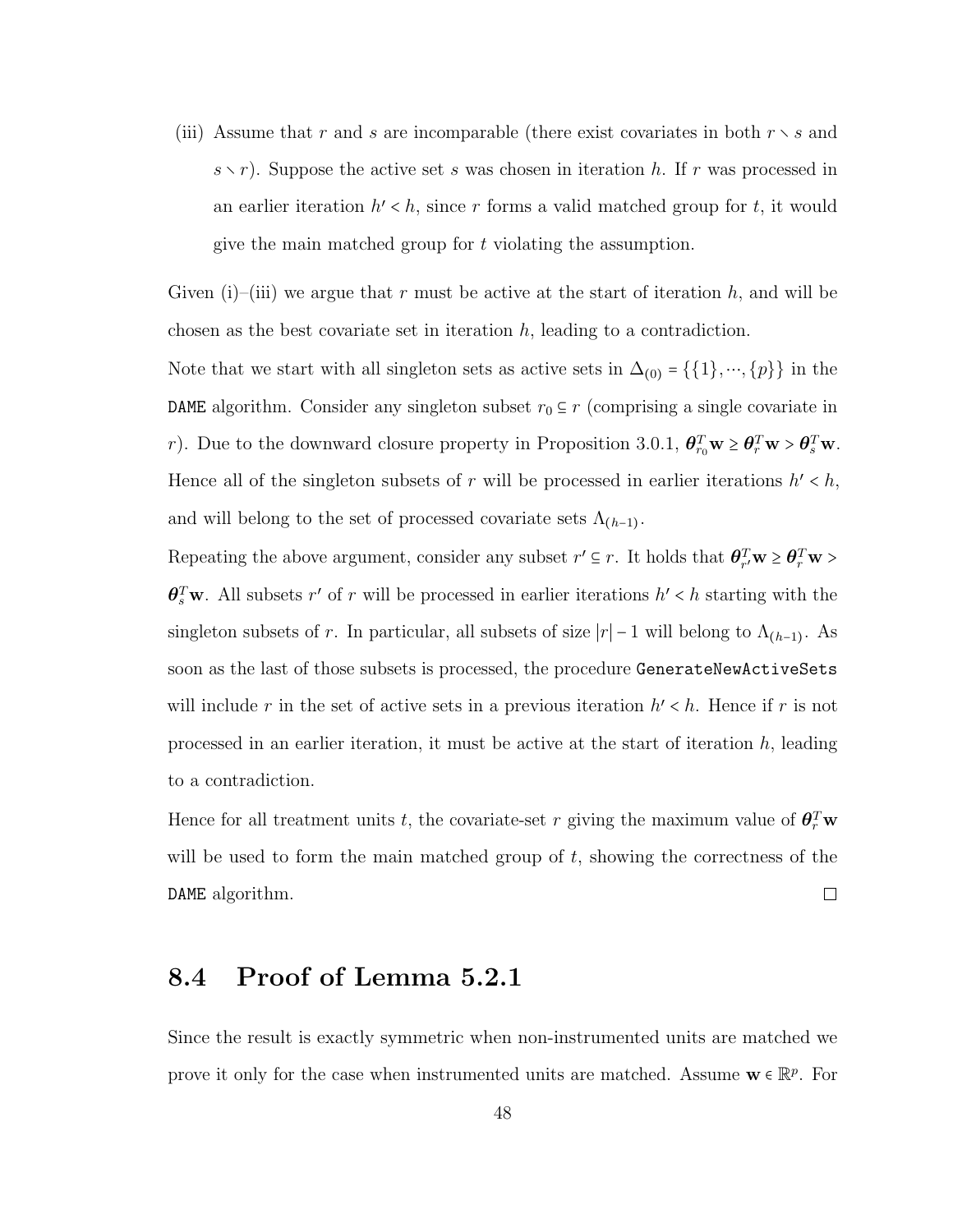a given unit *i* with  $z_i = 1$ , suppose we could find a  $\theta^*$  as defined in the AME-IV problem. Let us define another unit k with  $z_k = 0$ , and  $\mathbf{x}_k \circ \boldsymbol{\theta}^* = \mathbf{x} \circ \boldsymbol{\theta}^*$ , by definition of  $\mathcal{MG}(\boldsymbol{\theta}^*, \mathbf{x}_i)$  it must be that  $\mathbf{x}_k \in \mathcal{MG}(\boldsymbol{\theta}^*, \mathbf{x}_i)$ . So  $\mathbb{1}_{[\mathbf{x}_i \neq \mathbf{x}_k]} = J - \boldsymbol{\theta}^*$ , where J is a vector of length  $p$  that has all entries equals to 1.

Assume there is another unit j with  $z_j = 0$ , and  $j \neq k$ .

If  $j \in \mathcal{MG}(\boldsymbol{\theta}^*, \mathbf{x}_i)$ , then  $\mathbb{1}_{[\mathbf{x}_i \neq \mathbf{x}_j]} = J - \boldsymbol{\theta}^*$ . So

$$
\mathbf{w}^T \mathbb{1}_{[\mathbf{x}_i \neq \mathbf{x}_k]} = \mathbf{w}^T (J - \boldsymbol{\theta}^*) = \mathbf{w}^T \mathbb{1}_{[\mathbf{x}_i \neq \mathbf{x}_j]}
$$

If  $j \notin \mathcal{MG}(\theta^*, \mathbf{x}_i)$ , let us define  $\theta^j = J - \mathbb{1}_{\{\mathbf{x}_\neq \mathbf{x}_j\}}$ , obviously  $\theta^j \neq \theta^*$ . Since  $\theta^* \in$  $\arg \max \boldsymbol{\theta}^T \mathbf{w}$ , we have:  $\theta \in \{0,1\}^p$ 

$$
\mathbf{w}^T \mathbb{1}_{[\mathbf{x}_i \neq \mathbf{x}_k]} = \mathbf{w}^T (J - \boldsymbol{\theta}^*)
$$

$$
= \mathbf{w}^T - \mathbf{w}^T \boldsymbol{\theta}^*
$$

$$
< \mathbf{w}^T - \mathbf{w}^T \boldsymbol{\theta}^j
$$

$$
= \mathbf{w}^T (J - \boldsymbol{\theta}^j)
$$

$$
= \mathbf{w}^T \mathbb{1}_{[\mathbf{x}_i \neq \mathbf{x}_j]}.
$$

Therefore,

$$
k \in \underset{\substack{j=1,\ldots,n\\Z_j=0}}{\arg \min} \mathbf{w}^T \mathbb{1}_{\{\mathbf{x}_i \neq \mathbf{x}_j\}}.
$$

This concludes the proof.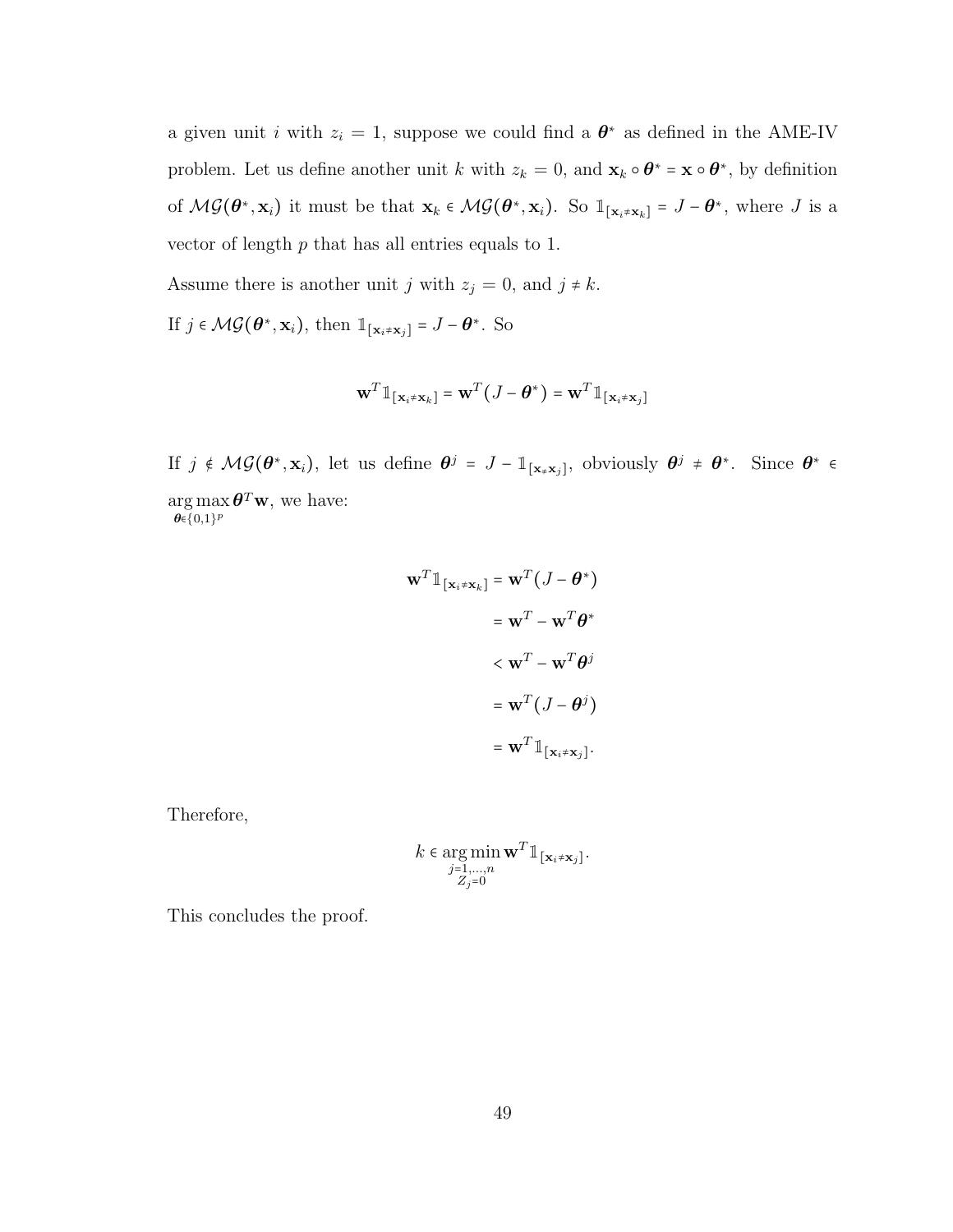# 8.5 Asymptotic Variance and Confidence Intervals for LATE Estimates

To construct estimators for the variance of  $\hat{\lambda}$  we use an asymptotic approximation, that is, we will try to estimate the asymptotic variance of  $\hat{\lambda}$ , rather than its small sample variance. The strategy we use to do this is the same as [IR15], with the difference that our data is grouped: we adapt their estimators to grouped data using canonical methods for stratified sampling. In order to define asymptotic quantities for our estimators, we must marginally expand the definitions of potential outcomes introduced in our paper. In practice, while our framework has been presented under the assumption that the potential outcomes and treatments are fixed, we now relax that assumption and instead treat  $y_i(1), y_i(0), t_i(1), t_i(0)$  as realizations of random variables  $Y_i(1), Y_i(0), T_i(1), T_i(0)$ , which are drawn from some unknown distribution  $f(Y_i(1), Y_i(0), T_i(1), T_i(0))$ . In this case the SUTVA assumption requires that each set of potential outcomes and treatments is independently drawn from the same distribution for all units. As usual, lowercase versions of the symbols above denote observed realizations of the respective random variables.

Recall as well that in this scenario we have a set of  $m$  matched groups  $\mathcal{MG}_1, \ldots \mathcal{MG}_m$ indexed by  $\ell$ , such that each unit is only in one matched group. We denote the number of units in matched group  $\ell$  that have  $z_i = 1$  with  $n_\ell^1$  and the number of units in matched group  $\ell$  with  $z_i = 0$  with  $n_{\ell}^0$ . Finally the total number of units in matched group  $\ell$  is  $n_{\ell} = n_{\ell}^0 + n_{\ell}^1$ .

We make all the assumptions listed in Section 5.1 but we must require a variant of (A3), to be used instead of it. This assumption is:

(A3')  $Pr(Z_i = 1 | i \in \mathcal{MG}_\ell) = Pr(Z_k = 1 | k \in \mathcal{MG}_\ell) = \frac{n_\ell^1}{n_\ell}, \forall i, k.$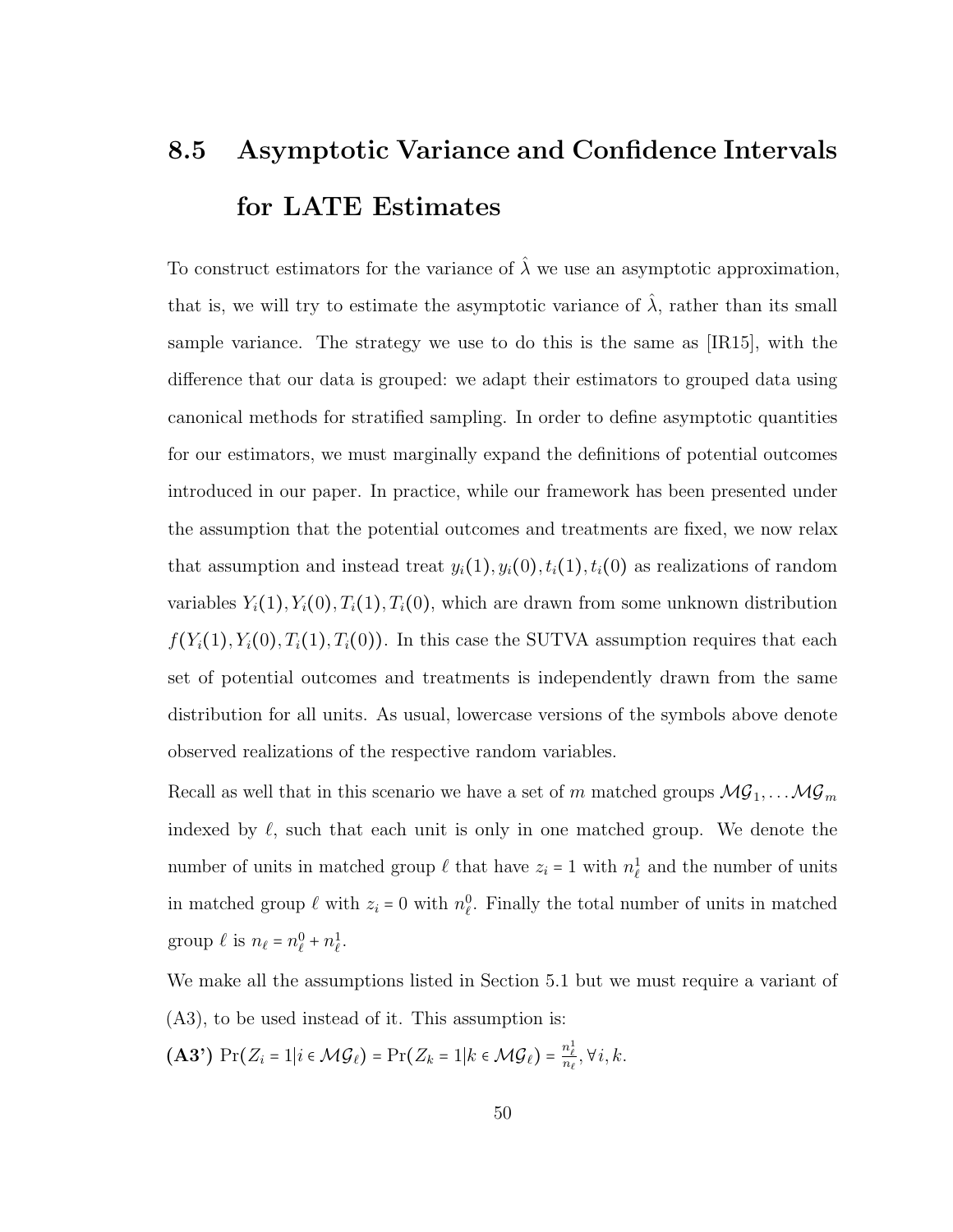That is, if two units are in the same matched group, then they have the same probability of receiving the instrument. This probability will be equal to the ratio of instrument 1 units to all units in the matched group because we hold these quantities fixed. Note that this more stringent assumption holds when matches are made exactly, and is common in variance computation for matching estimators (see, for example,  $[KKM^+16]$ .

We keep our exposition concise and we do not give explicit definitions for our variance estimands. These are all standard and can be found in [IR15].

We have to start from estimating variances of observed potential outcomes and treatments within each matched group. We do so with the canonical approach:

$$
\hat{s}_{\ell 0}^{2} = \frac{1}{n_{\ell}^{0} - 1} \sum_{i \in \mathcal{M}G_{\ell}} \left( y_{i} (1 - z_{i}) - \frac{1}{n_{\ell}^{0}} \sum_{i \in \mathcal{M}G_{\ell}} y_{i} (1 - z_{i}) \right)^{2}
$$
\n
$$
\hat{s}_{\ell 1}^{2} = \frac{1}{n_{\ell}^{1} - 1} \sum_{i \in \mathcal{M}G_{\ell}} \left( y_{i} z_{i} - \frac{1}{n_{\ell}^{1}} \sum_{i \in \mathcal{M}G_{\ell}} y_{i} z_{i} \right)^{2}
$$
\n
$$
\hat{r}_{\ell 0}^{2} = \frac{1}{n_{\ell}^{0} - 1} \sum_{i \in \mathcal{M}G_{\ell}} \left( t_{i} (1 - z_{i}) - \frac{1}{n_{\ell}^{0}} \sum_{i \in \mathcal{M}G_{\ell}} t_{i} (1 - z_{i}) \right)^{2}
$$
\n
$$
= 0
$$
\n
$$
\hat{r}_{\ell 1}^{2} = \frac{1}{n_{\ell}^{1} - 1} \sum_{i \in \mathcal{M}G_{\ell}} \left( t_{i} z_{i} - \frac{1}{n_{\ell}^{1}} \sum_{i \in \mathcal{M}G_{\ell}} t_{i} z_{i} \right)^{2},
$$

where:  $\hat{s}_{\ell 0}^2$  is an estimator for the variance of potential responses for the units with instrument value 0 in matched group  $\ell$ ,  $\hat{s}_{\ell_1}^2$  for the variance of potential responses for the units with instrument value 1 in matched group  $\ell$ ,  $\hat{r}_{\ell 0}^2$  for the variance of potential treatments the units with instrument value 0 in matched group  $\ell$ , and  $\hat{r}_{\ell_1}^2$  is an estimator for the variance of potential treatments for the units with instrument value 1 in matched group  $\ell$ . The fact that  $\hat{r}_{\ell 0}^2 = 0$  follows from Assumption A4. We now move to variance estimation for the two ITTs. Conservatively biased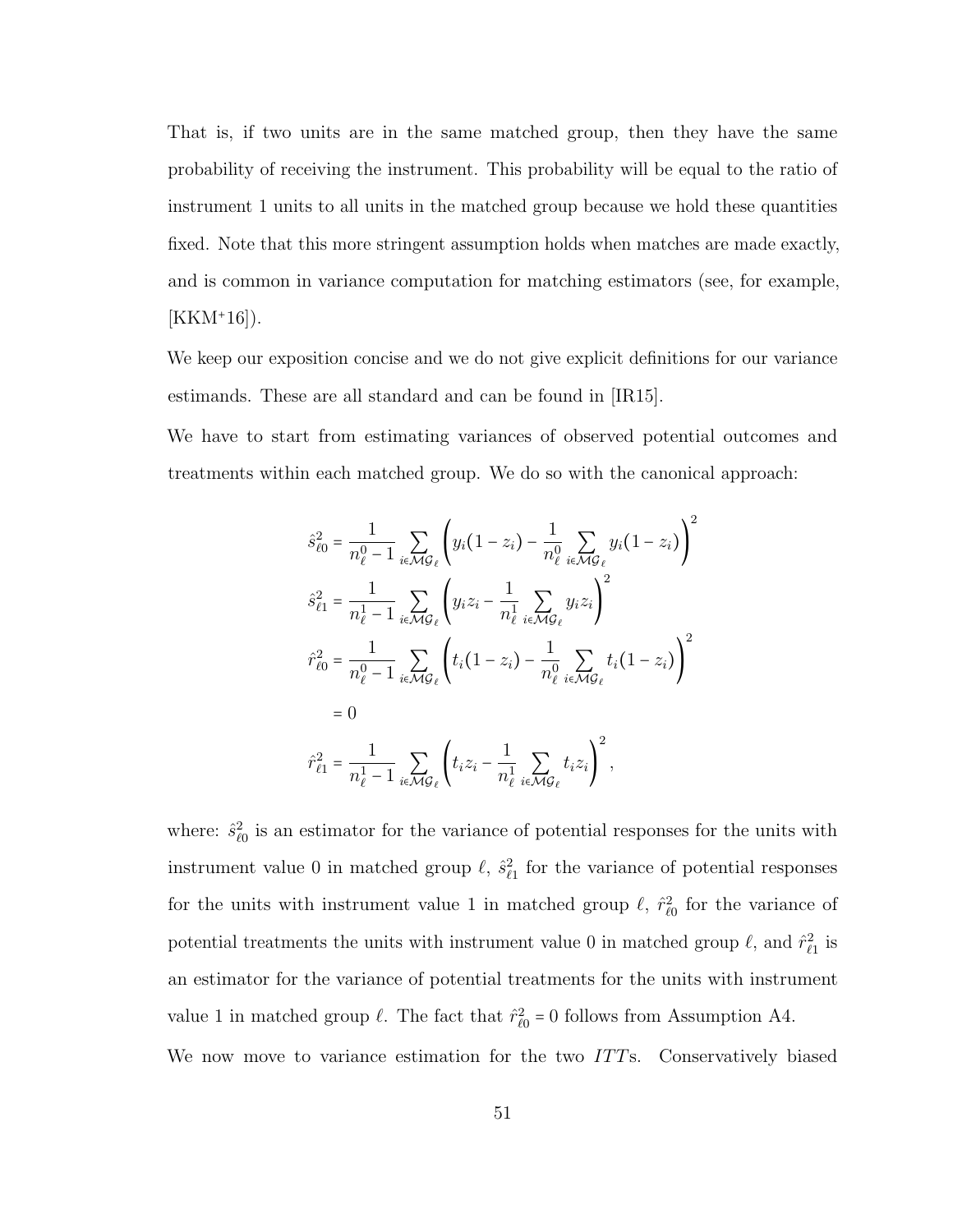estimators for these quantities are given in [IR15]. These estimators are commonly used in practice and simple to compute, hence why they are often preferred to unbiased but more complex alternative. We repeat them below:

$$
\widehat{Var}(\widehat{ITT}_y) = \sum_{\ell=1}^m \left(\frac{n_{\ell}}{n}\right)^2 \left(\frac{\hat{s}_{\ell 1}^2}{n_{\ell}^1} + \frac{\hat{s}_{\ell 0}^2}{n_{\ell}^0}\right)
$$

$$
\widehat{Var}(\widehat{ITT}_t) = \sum_{\ell=1}^m \left(\frac{n_{\ell}}{n}\right)^2 \frac{\hat{r}_{\ell 1}^2}{n_{\ell}^1}.
$$

To estimate the asymptotic variance of  $\hat{\lambda}$  we also need estimators for the covariance of the two ITTs both within each matched group, and in the whole sample. Starting with the former, we can use the standard sample covariance estimator for  $Cov(\widehat{ITT}_{y\ell}, \widehat{ITT}_{t\ell})$ :

$$
\begin{aligned}\n\widehat{Cov}(\widehat{ITT}_{y\ell}, \widehat{ITT}_{t\ell}) &= \frac{1}{n_{\ell}^1(n_{\ell}^1 - 1)} \\
&\times \sum_{i \in \mathcal{MG}_{\ell}} \left( y_i z_i - \frac{1}{n_{\ell}^1} \sum_{i \in \mathcal{MG}_{\ell}} y_i z_i \right) \\
&\times \left( t_i z_i - \frac{1}{n_{\ell}^1} \sum_{i \in \mathcal{MG}_{\ell}} t_i z_i \right).\n\end{aligned}
$$

The reasoning behind why we use only units with instrument value 1 to estimate this covariance is given in [IR15], and follows from A4. We can use standard techniques for covariance estimation in grouped data to combine the estimators above into an overall estimator for  $Cov(\widehat{ITT}_y, \widehat{ITT}_t)$  as follows:

$$
\widehat{Cov}(\widehat{ITT}_y, \widehat{ITT}_t) = \sum_{\ell=1}^m \left(\frac{n_{\ell}}{n}\right)^2 \widehat{Cov}(\widehat{ITT}_{y\ell}, \widehat{ITT}_{t\ell}).
$$

Once all these estimators are defined, we can use them to get an estimate of the asymptotic variance of  $\hat{\lambda}$ . This quantity is obtained in [IR15] with an application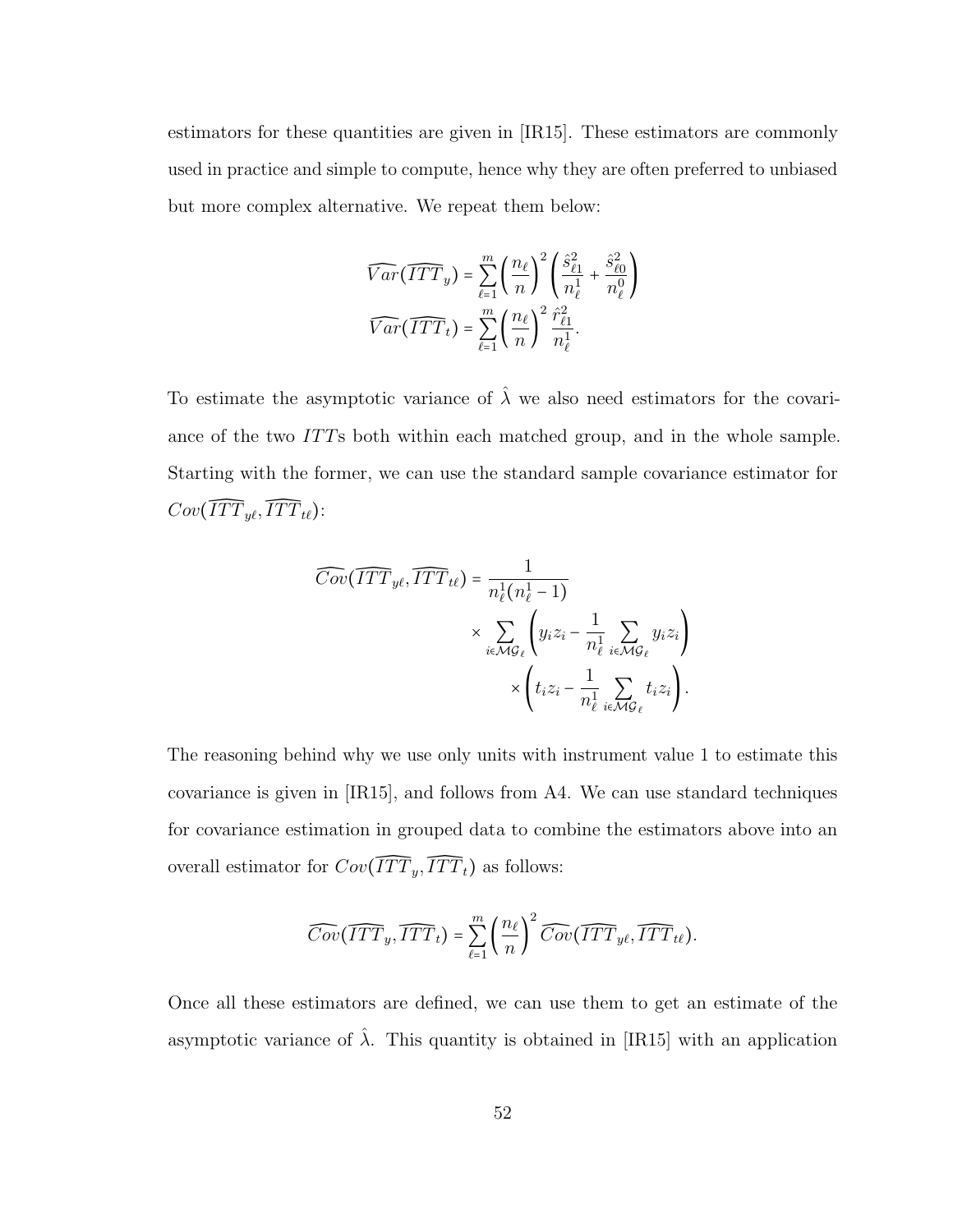of the delta method to convergence of the two ITTs. The final estimator for the asymptotic variance of  $\hat{\lambda}$ , which we denote by  $\sigma^2$ , is given by:

$$
\hat{\sigma}^2 = \frac{1}{\widehat{ITT}_t^2} \widehat{Var}(\widehat{ITT}_y) + \frac{\widehat{ITT}_y^2}{\widehat{ITT}_t^2} \widehat{Var}(\widehat{ITT}_t) - 2 \frac{\widehat{ITT}_y^2}{\widehat{ITT}_t^3} \widehat{Cov}(\widehat{ITT}_y, \widehat{ITT}_t).
$$

Using this variance,  $1 - \alpha$ % asymptotic confidence intervals can be computed in the standard way.

## 8.6 The FLAME-IV Algorithm

Basic Matching Requirement (R1): There should be at least one instrumented and one noninstrumented unit in each matched group.

Algorithm 4 presents the matching algorithm for FLAME-IV. Initially, the input with *n* units is given as  $D = (X, Y, T, Z)$ , where X (and  $n \times p$  matrix) denotes the covariates, Y (an  $n \times 1$  vector) is the outcome, T (an  $n \times 1$  vector) is the treatment, and Z is the instrument. The covariates are indexed with  $J = 1, \dots, p$ .

Let  $MG_l$  represent a set of all matched groups at iteration h of the FLAME-IValgorithm. At iteration h of the algorithm, FLAME-IVcomputes a subset of the matched groups  $\mathcal{MG}_h$  such that, for each matched group  $mg \in \mathcal{MG}_l$ , there is at least one treated and one control unit. Note that it is possible for  $\mathcal{MG}_h = \emptyset$ , in which case no matched groups are returned in that iteration.  $M_u$  denotes the iteration when a unit u is matched. Overloading notation, let  $M_{mg}$  denote the iteration when a matched group  $mg$  is formed. Hence if a unit u belongs to a matched group  $mg$ ,  $M_u = M_{mg}$  (although not every u with  $M_u = M_{mg}$  is in mg).

We use  $D_h \subseteq D$  to denote the unmatched units and  $J_h \subseteq J$  to denote the remaining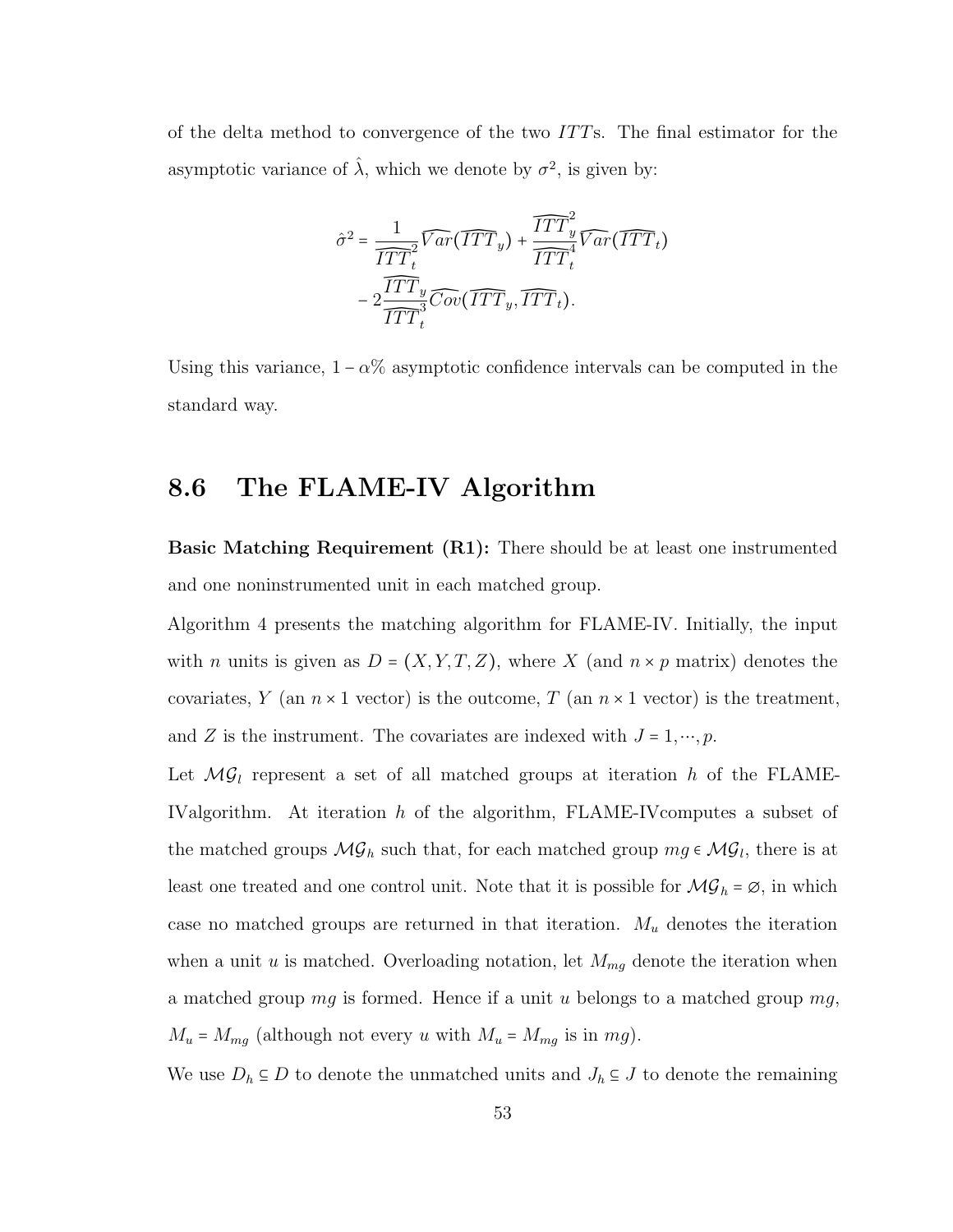#### Algorithm 4: FLAME-IV Algorithm

**Input** :(i) Input data  $D = (X, Y, T, Z)$ . (ii) holdout training set  $D^H = (X^H, Y^H, T^H, Z^H).$ **Output:** A set of matched groups  $\{\mathcal{MG}_h\}_{h\geq 1}$  and ordering of covariates  $j_1^*, j_2^*, \ldots$ , eliminated. Initialize  $D_0 = D = (X, Y, T, Z), J_0 = \{1, ..., p\}, h = 1, run = True, \mathcal{MG} = \emptyset$ . (h is the index for iterations,  $j$  is the index for covariates)  $(D_0^m, D_0 \setminus D_0^m, \mathcal{MG}_1) = GroupedMR(D_0, J_0).$ while  $run = True$  and  $D_{h-1} \setminus D_{h-1}^m \neq \emptyset$  (we still have data to match) do  $D_h = D_{h-1} \setminus D_{h-1}^m$  (remove matches) for  $j \in J_{h-1}$  (temporarily remove one feature at a time and compute match quality) do  $(D_h^{mj})$  $_{h}^{mj}, D_h \setminus D_h^{mj}$  $\mathcal{M}\mathcal{G}_{temp}^{j}$  = Grouped $MR(D_h, J_{h-1} \setminus j)$ .  $D^{Hj} = [X^H(:,J_{h-1}\setminus j), Y^H, T^H, Z^H]$  $q_{hj} = \tilde{M} Q (\tilde{D}_h^{mj}$  $_{h}^{m\jmath},D^{Hj})$ if other stopping conditions are met, then  $\lfloor$   $run = False$  (break from the while loop)  $j_h^{\star}$  ∈ arg min<sub>j∈J<sub>h-1</sub>  $q_{hj}$ : (choose feature to remove)</sub>  $J_h = J_{h-1} \setminus j_h^{\star}$  (remove feature  $j_h^{\star}$ )  $D_h^m = D_h^{mj^*}$  $\hat{\vec{h}}^{mj^\star}_h$  and  $\mathcal{MG}_h^i = \mathcal{MG}_{temp}^{j^\star}_h$  (newly matched data and groups)  $h = h + 1$  $\mathbf{return}\ \{\mathcal{MG}_h, D_h^m, J_h\}_{h\geq 1}\,$  (return all the matched groups and covariates used)

variables when iteration  $h + 1$  of the while loop starts (*i.e.*, after iteration h ends). Initially  $J_0 = J$ . While the algorithm proceeds, the algorithm drops one covariate  $\pi(h)$ in each iteration (whether or not there are any valid non-empty matched groups), and therefore,  $J_h = J \setminus {\{\pi(j)_{j=1}^h\}}$ ,  $|J_h| = p - h$ . All matched groups  $mg \in \mathcal{MG}_h$  in iteration h use  $J_{h-1}$  as the subset of covariates on which to match.

The first call to GroupedMR: First we initialize the variables  $D_0, J_0, h$ , and run. The variable run is true as long as the algorithm is running, while  $h \geq 1$  denotes an iteration. After the initialization step, the subroutine GroupedMR (see Algorithm 5) finds all of the exact matches in the data  $D = D_0$  using all features  $J = J_0$ , such that each of the matched groups  $mg \in \mathcal{MG}_1$  contains at least one instrumented and one uninstrumented observation (*i.e.*, satisfies constraint  $(R1)$ ). The rest of the iterations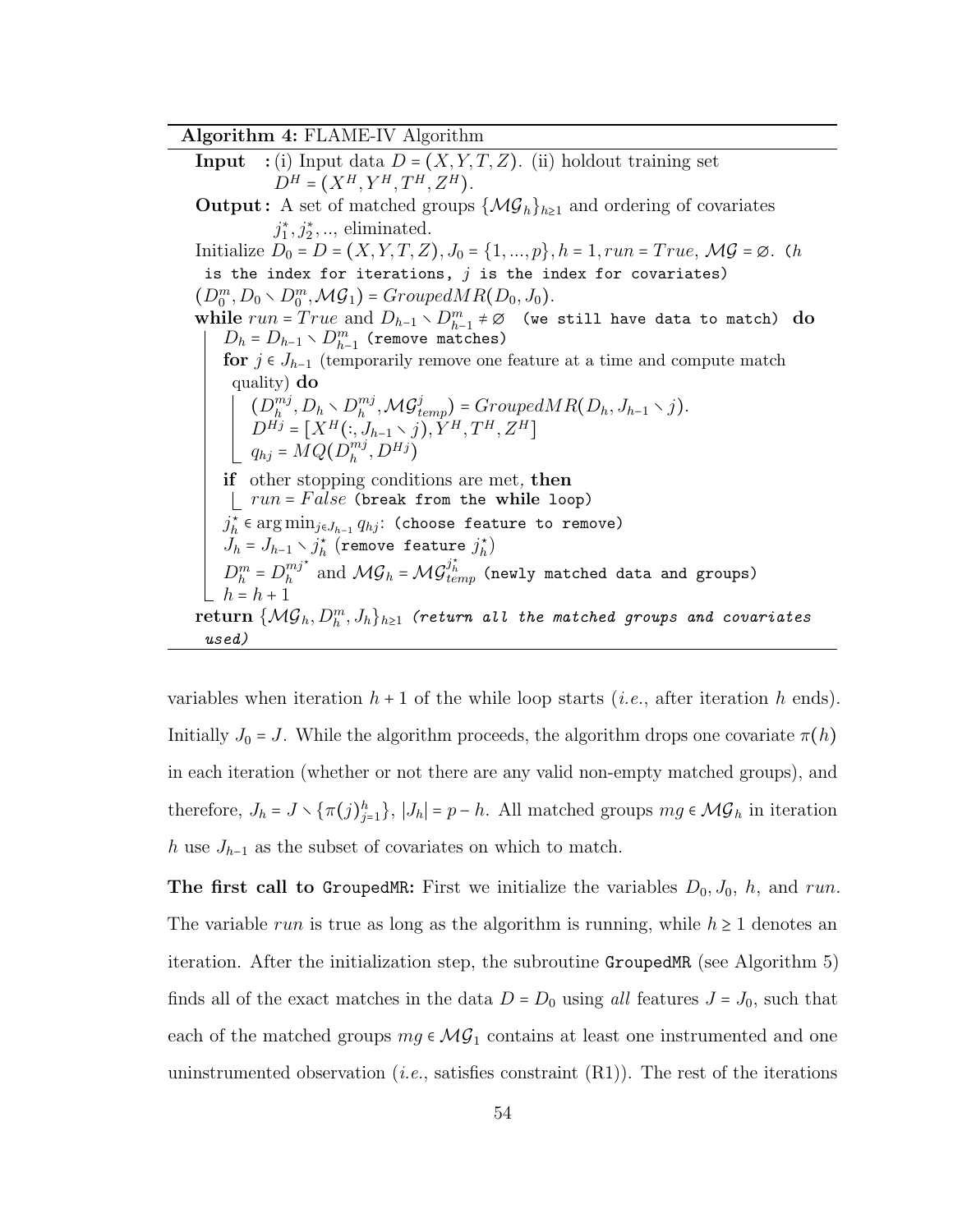| Algorithm 5: GroupedMR procedure                                                        |
|-----------------------------------------------------------------------------------------|
| <b>Input</b> : Unmatched Data $D^{um} = (X, Y, T, Z)$ , subset of indexes of covariates |
| $J^s \subseteq \{1, , p\}.$                                                             |
| <b>Output:</b> Newly matched units $D^m$ using covariates indexed by $J^s$ where        |
| groups obey (R1), the remaining data as $D^{um} \setminus D^m$ and matched              |
| groups for $D^m$ .                                                                      |
| $M_{raw}$ =group-by $(D^{um}, J^s)$ (form groups by exact matching on $J^s$ )           |
| $M = \text{prune}(M_{raw})$ (remove groups not satisfying (R1))                         |
| $D^m$ =Get subset of $D^{um}$ where the covariates match with $M$ (recover              |
| newly matched units)                                                                    |
| return $\{D^m, D^{um} \setminus D^m, M\}.$                                              |

in the algorithm aim to find the best possible matches for the rest of the data by selectively dropping covariates as discussed in the previous section.

The while loop and subsequent calls to GroupedMR: At each iteration of the while loop, each feature is temporarily removed (in the for loop over  $j$ ) and evaluated to determine if it is the best one to remove by running GroupedMR and computing the matched quality  $MQ$ . Since GroupedMR does not consider feature j (one less feature from the immediately previous iteration), there are fewer constraints on the matches, and it is likely that there will be new matches returned from this subroutine.

We then need to determine whether a model that excludes feature  $j$  provides sufficiently high quality matches and predictions. We would not want to remove  $j$  if doing so would lead to poor predictions or if it led to few new matches. Thus, MQ is evaluated by temporarily removing each j, and the  $j^*$  that is chosen for removal creates the most new matches and also does not significantly reduce the prediction quality. The algorithm always chooses the feature with largest MQ to remove, and remove it. After the algorithm chooses the feature to remove, the new matches and matched groups are stored. The remaining unmatched data are used for the next iteration  $h + 1$ .

**Stopping Conditions:** If we run out of unmatched data, the algorithm stops. There are also a set of early-stop conditions we use to stop algorithm in advance.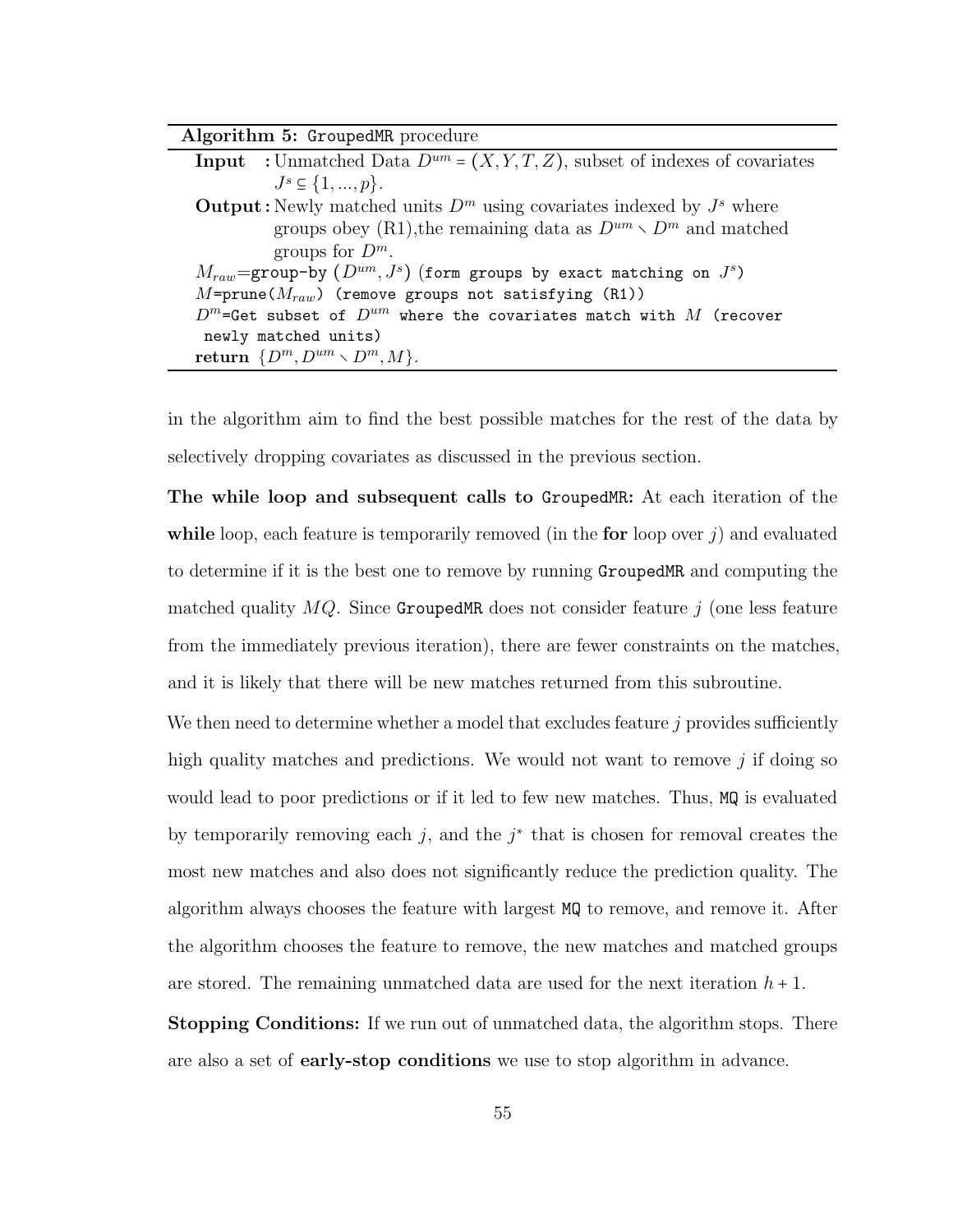#### Early-Stop Conditions:

(1) There are no more covariates to drop.

(2) Unmatched units are either all instrumented or uninstrumented.

(3) The matching quality drops by 5% or more than the matching quality of exact matching.

Finally, the matched groups are returned along with the units and the features used for each set of matched groups formed in different iterations.

The key component in the Basic FLAME-IV algorithm (Algorithm 4) is the GroupedMR procedure (Algorithm 5). The steps of GroupedMR can be easily implemented in Java, Python, or R. In the next two subsections we give two efficient implementations of GroupedMR, using database queries and bit vector techniques.

# 8.7 Implementation of GroupedMR using Database (SQL) Queries

In this implementation, we keep track of matched units globally by keeping an extra column in the input database  $D$  called is matched. For every unit, the value of is matched =  $\ell$  if the unit is matched in a valid group with at least one instrumented and one uninstrumented unit in iteration  $\ell$  of Algorithm 4, and is matched = 0 if the unit is still unmatched. Therefore instead of querying the set of unmatched data  $D^{um}$  at each iteration (as in the input of Algorithm 5), at each iteration we query the full database  $D$ , and consider only the unmatched units for matching by checking the predicate is matched = 0 in the query. Let  $A_1, ..., A_p$  be the covariates in  $J_s$ . The SQL query is described below:

WITH tempgroups AS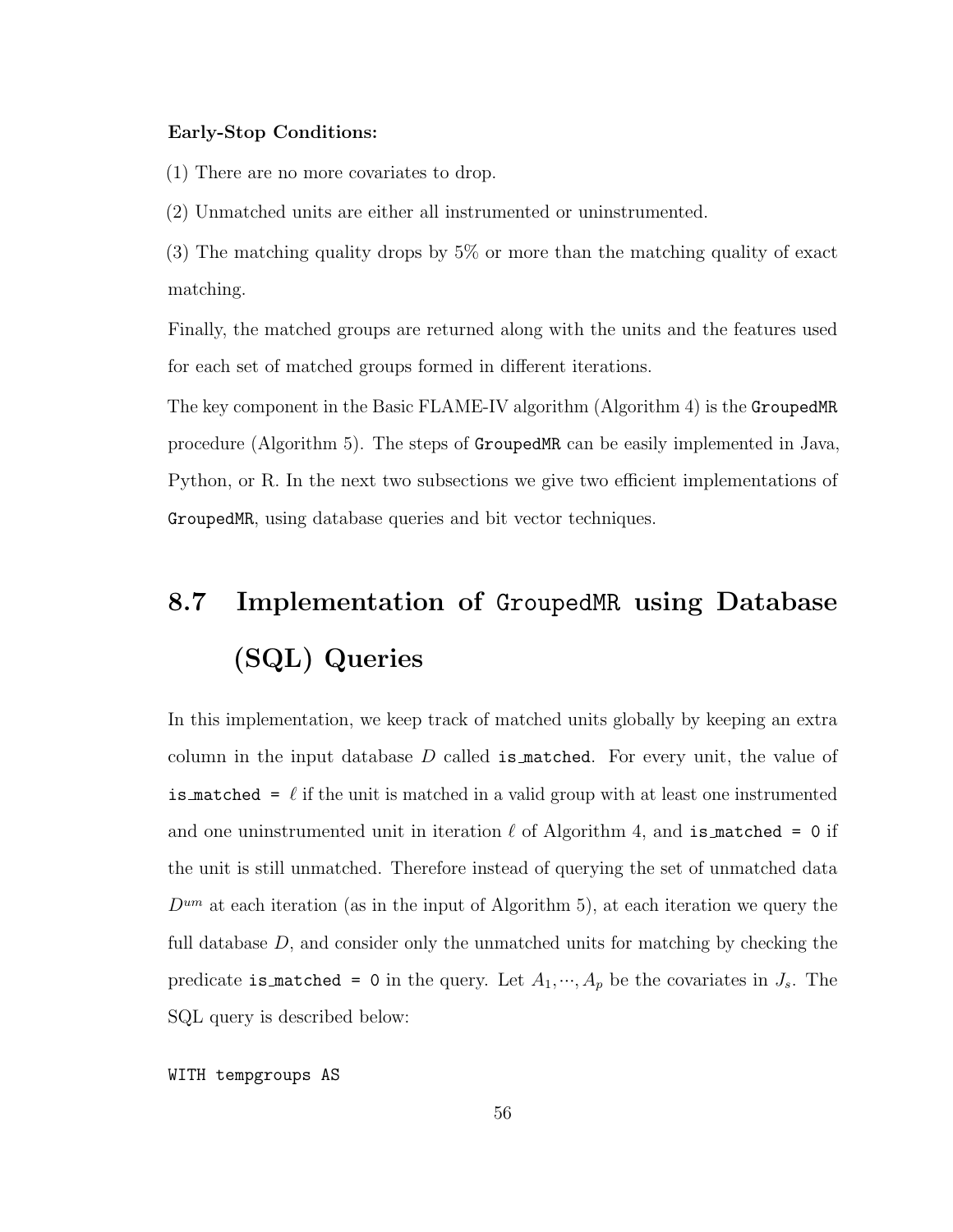(SELECT  $A_1$ ,  $A_2$ , ...,  $A_p$ 

 $\frac{1}{\sqrt{2}}$  matched groups identified by covariate values<sup>\*</sup>/

FROM D

WHERE  $is\_matched = 0$ 

/\*use data that are not yet matched\*/

```
GROUP BY A_1, A_2, ..., A_p
```
/\*create matched groups with identical covariates\*/  $\,$ 

```
HAVING SUM(Z) >= 1 AND
```
 $SUM(Z) \leq COUNT(*)-1$ 

/\*groups have  $>=1$  instrumented, but not all instrumented\*/

),

#### UPDATE D

```
SET is matched = \ell
```
WHERE EXISTS

(SELECT  $D.A_1$ ,  $D.A_2$ , …,  $D.A_p$ FROM tempgroups S /\*set of covariate values for valid groups $\frac{*}{ }$ WHERE  $S.A_1 = D.A_1$ AND  $S.A_2 = D.A_2$ AND  $\cdots$  AND  $S.A_p = D.A_p$ AND  $is\_matched = 0$ 

The *WITH clause* computes a temporary relation *tempgroups* that computes the combination of values of the covariates forming 'valid groups' (i.e., groups with at least one instrumented and one noninstrumented unit) on unmatched units. The HAVING clause of the SQL query discards groups that are invalid – since instruments Z takes binary values  $0, 1$ , for any valid group the sum of Z values will be strictly  $> 0$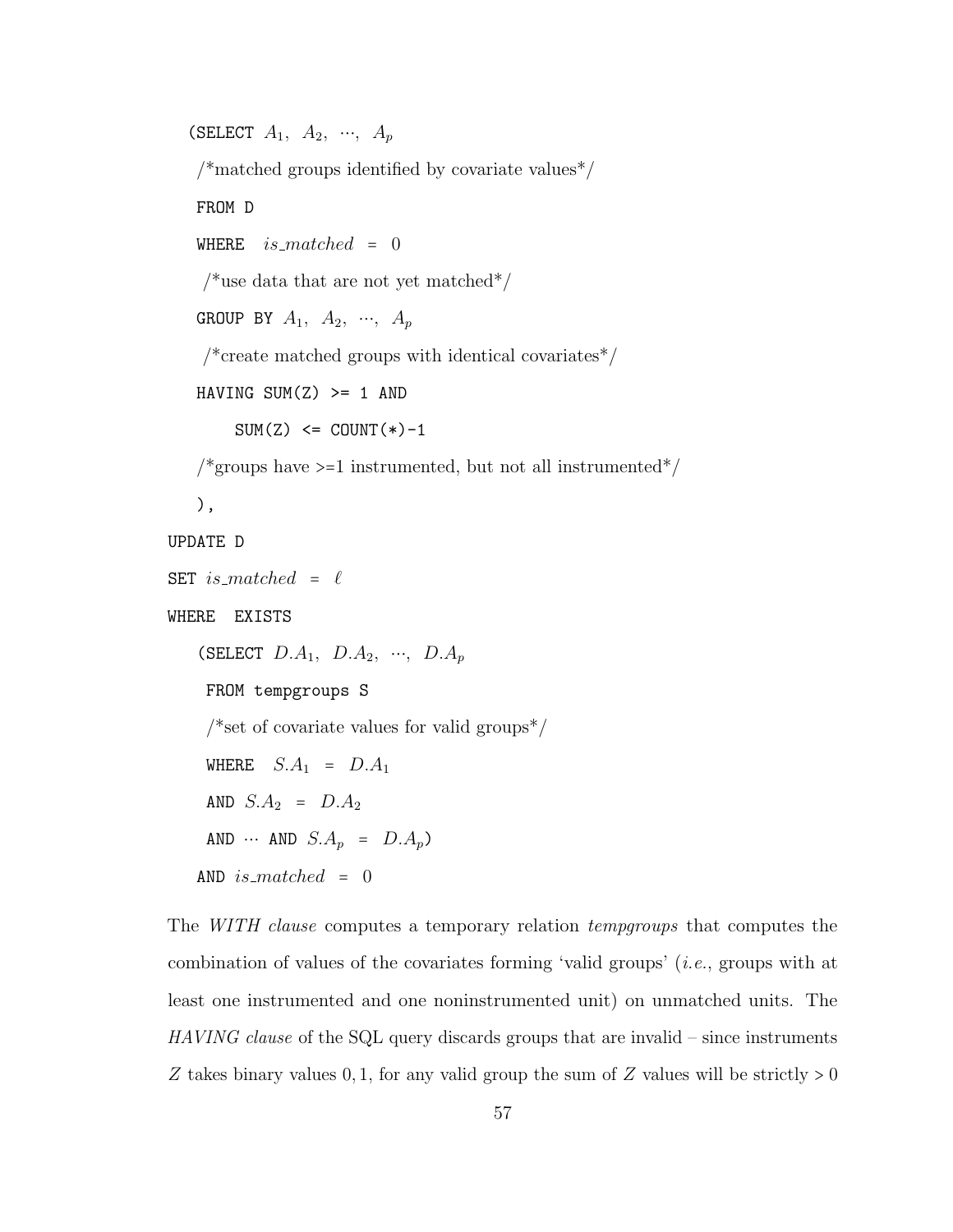and  $\lt$  total number of units in the group. Then we update the population table  $D$ , where the values of the covariates of the existing units match with those of a valid group in tempgroups. Several optimizations of this basic query are possible and are used in our implementation. Setting the is matched value to level  $\ell$  (instead of a constant value like 1) helps us compute the conditional LATE for each matched group efficiently.

#### 8.8 Implementation of GroupedMR using Bit Vectors

In this section we discuss an bit-vector implementation to the GroupedMR procedure discussed above. We will assign unit u's covariates to a single integer  $b_u$ . Unit u's covariates, appended with the instrumental variable indicator, will be assigned an integer  $b_u^*$ . Let us discuss how to compute  $b_u$  and  $b_u^*$ . Suppose  $|J_s| = q$ , and the covariates in  $J_s$  are indexed (by renumbering from  $J$ ) as 0 to  $q-1$ . If the j-th covariate is  $k_{(j)}$ -ary  $(k_{(j)} \ge 2)$ , we first rearrange the q covariates such that  $k_{(j)} \ge k_{(j+1)}$  for all  $0 \le j \le q-2$ . Thus the (reordered) covariate values of unit u,  $(a_{q-1}, a_{q-2}, \ldots, a_0)$ , is represented by the number  $b_u = \sum_{i=0}^{q-1}$  $_{j=0}^{q-1} a_j k^j$  $\int_{(j)}^{j}$ . Together with the instrument indicator value  $Z = z$ , the set  $(a_{q-1}, a_{q-2}, \ldots, a_0, z)$  for unit u is represented by the number  $b_u^+ = z + \sum_{j=0}^{p-1}$  $_{j=0}^{p-1} a_j k_{(j)}^{j+1}$  $j^{+1}_{(j)}$ . Since the covariates are rearranged so that  $k_{(j)} \leq k_{(j+1)}$  for all  $0 \leq j \leq q-2$ , two units u and u' have the same covariate values if and only if  $b_u = b_{u'}$ . For each unit u, we count how many times  $b_u$  and  $b_u^+$  appear, and denote them as  $c_u$  and  $c_u^+$  respectively. (The counting is done by NumPy's unique() function.) To perform matching, we compute the  $b_u$ ,  $b_u^*$ ,  $c_u$ ,  $c_u^*$  values for all units and mark a unit as matched if its  $c_u$  value and  $c_u^*$  value differ.

Proposition 8.8.1 guarantees the correctness of the bit-vector implementation.

**Proposition 8.8.1.** A unit u is matched if and only if  $c_u \neq c_u^*$ , since the two counts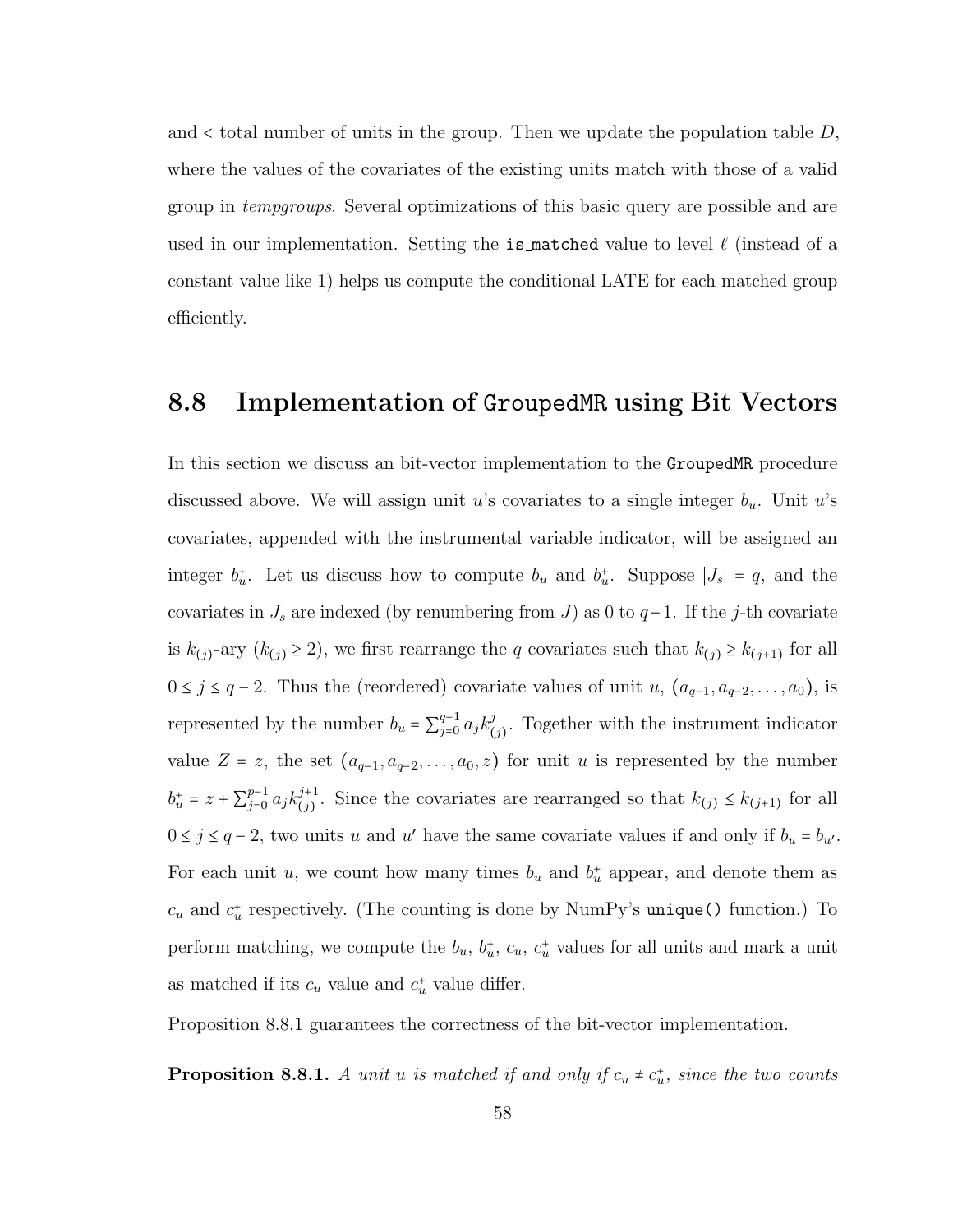| 1st variable | 2nd variable | $v_{u}$ | $v_{u}$ | $\sim$ | $v_{u}$ | matched? |
|--------------|--------------|---------|---------|--------|---------|----------|
|              |              |         |         |        |         |          |
|              |              |         |         |        |         | Yes      |
|              |              |         |         |        |         | NO.      |
|              |              |         |         |        |         | r es     |

**Table 8.1**: Example population table illustrating the *bit-vector* implementation.

Notes: Here the second unit and the fourth unit are matched to each other while the first and third units are left unmatched.



Figure 8.1: Running Time for FLAME-IV on large dataset.

 $b_u$  and  $b_u^+$  differ iff the same combination of covariate values appear both as an instrumented unit and an uninstrumented unit.

An example of this procedure is illustrated in Table 8.1. We assume in this population the 0-th variable is binary and the next variable is ternary. In this example, the number  $b_1$  for the first unit is  $0 \times 2^0 + 2 \times 3^1 = 6$ ; the number  $b_1^+$  including its treatment indicator is  $0+0\times2^1+2\times3^2=18$ . Similarly we can compute all the numbers  $b_u, b_u^+, c_u, c_u^+,$ and the matching results are listed in the last column in Table 8.1. subsectionMore Running Time Results on Large Dataset Figure 8.1 shows the results of running time for FLAME-IV on a larger dataset. The running time is still very short  $(< 2 \text{ min})$  on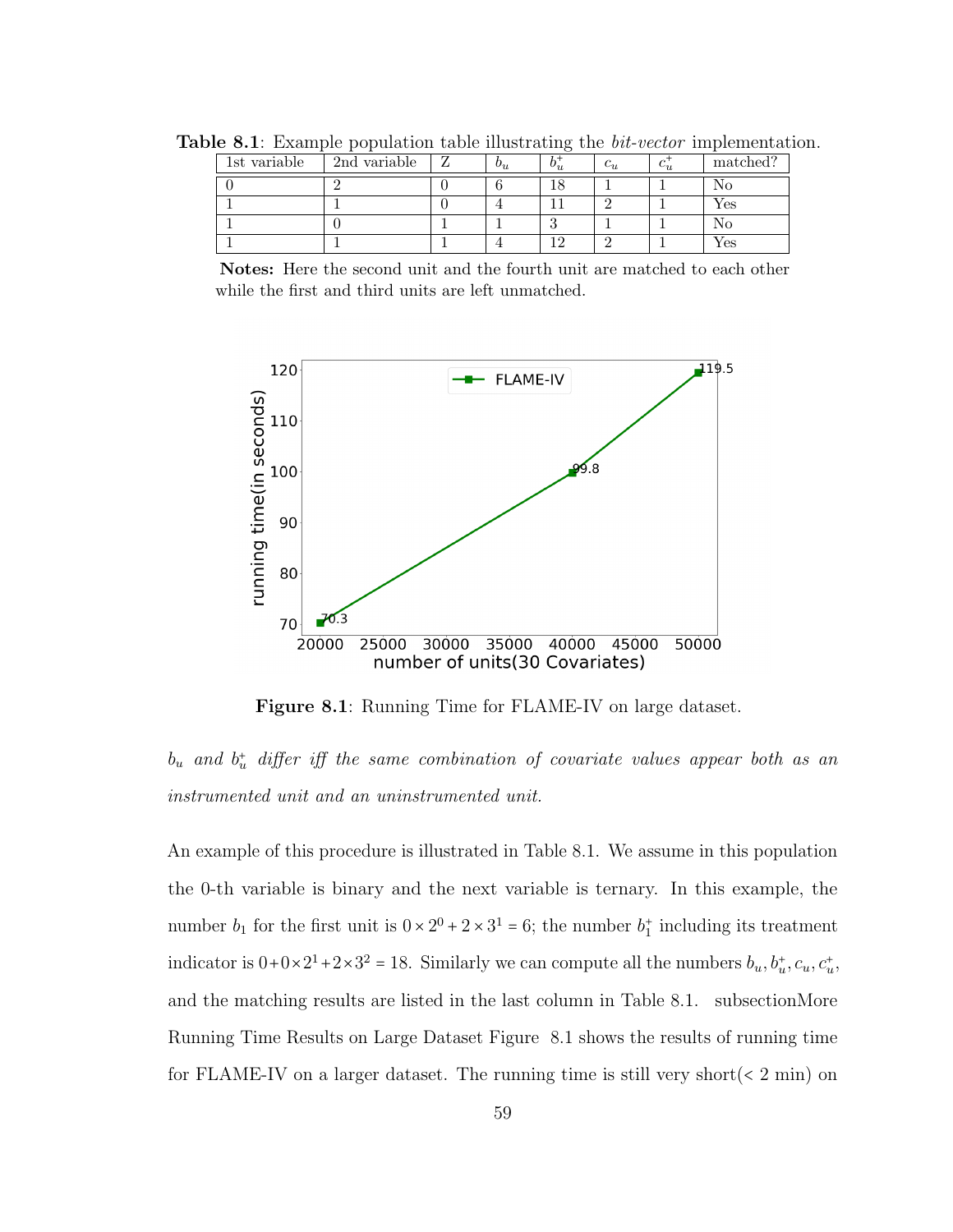the large dataset for FLAME-IV. Full matching can not handle a dataset of this size.

| Territory                           | Last Election | Last Election | Population     | Share Male   | Share      | Treated  | Instrumented |
|-------------------------------------|---------------|---------------|----------------|--------------|------------|----------|--------------|
|                                     | PS Vote Share | Turnout       | (in thousands) |              | Unemployed |          |              |
| Matched Group 1                     |               |               |                |              |            |          |              |
| Plouguenast et environs             | (0.01, 0.05]  | (0.77, 0.88]  | (0, 450]       | (0.47, 0.57] | (0, 0.1]   | $\theta$ |              |
| Lorrez-le-Bocage-Préaux et environs | (0.01, 0.05]  | (0.77, 0.88]  | (0, 450]       | (0.47, 0.57] | (0, 0.1]   | 0        |              |
| La Ferté-Macé et environs           | (0.01, 0.05]  | (0.77, 0.88]  | (0, 450]       | (0.47, 0.57] | (0, 0.1]   | 0        |              |
| Mundolsheim et environs             | (0.01, 0.05]  | (0.77, 0.88]  | (0, 450]       | (0.47, 0.57] | (0, 0.1]   |          |              |
| Paris, 7e arrondissement            | (0.01, 0.05]  | (0.77, 0.88]  | (1,800, 2,250] | (0.47, 0.57] | (0.1, 0.2] | 0        |              |
| Sainte-Geneviève et environs        | (0.01, 0.05]  | (0.77, 0.88]  | (0, 450]       | (0.47, 0.57] | (0, 0.1]   | 0        | $\Omega$     |
| Cranyes-Sales et environs           | (0.01, 0.05]  | (0.77, 0.88]  | (0, 450]       | (0.47, 0.57] | (0, 0.1]   | 0        | $\Omega$     |
| Hem et environs                     | (0.01, 0.05]  | (0.77, 0.88]  | (0, 450]       | (0.47, 0.57] | (0, 0.1]   | 0        |              |
| Legé et environs                    | (0.01, 0.05]  | (0.77, 0.88]  | (0, 450]       | (0.47, 0.57] | (0, 0.1]   |          |              |
| Moûtiers et environs                | (0.01, 0.05]  | (0.77, 0.88]  | (0, 450]       | (0.47, 0.57] | (0, 0.1]   |          |              |
| Paris, 7e arrondissement            | (0.01, 0.05]  | (0.77, 0.88]  | (1,800, 2,250] | (0.47, 0.57] | (0.1, 0.2] | $^{(1)}$ |              |
| Craponne-sur-Arzon et environs      | (0.01, 0.05]  | (0.77, 0.88]  | (0, 450]       | (0.47, 0.57] | (0, 0.1]   | $\theta$ | $\theta$     |
| Matched Group 2                     |               |               |                |              |            |          |              |
| Nantes                              | (0.19, 0.22]  | (0.66, 0.77]  | (0, 450]       | (0.47, 0.57] | (0.1, 0.2] | 1        | 1            |
| Alès                                | (0.19, 0.22]  | (0.66, 0.77]  | (0, 450]       | (0.37, 0.47] | (0.2, 0.3] |          |              |
| Sin-le-Noble                        | (0.19, 0.22]  | (0.66, 0.77]  | (0, 450]       | (0.47, 0.57] | (0.2, 0.3] |          |              |
| Grand-Couronne et environs          | (0.19, 0.22]  | (0.66, 0.77]  | (0, 450]       | (0.47, 0.57] | (0.1, 0.2] |          |              |
| Dreux                               | (0.19, 0.22]  | (0.66, 0.77]  | (0, 450]       | (0.47, 0.57] | (0.2, 0.3] |          |              |
| <b>Vosges</b>                       | (0.19, 0.22]  | (0.77, 0.88]  | (0, 450]       | (0.47, 0.57] | (0.1, 0.2] | 0        | $\Omega$     |
| Arras et environs                   | (0.19, 0.22]  | (0.66, 0.77]  | (0, 450]       | (0.37, 0.47] | (0.1, 0.2] |          |              |
| Montargis et environs               | (0.19, 0.22]  | (0.66, 0.77]  | (0, 450]       | (0.37, 0.47] | (0.2, 0.3] |          |              |
| Marseille, 3e arrondissement        | (0.19, 0.22]  | (0.66, 0.77]  | (450, 900]     | (0.47, 0.57] | (0.1, 0.2] |          |              |
| <b>Nantes</b>                       | (0.19, 0.22]  | (0.66, 0.77]  | (0, 450]       | (0.47, 0.57] | (0.1, 0.2] |          |              |
| Mâcon et environs                   | (0.19, 0.22]  | (0.66, 0.77]  | (0, 450]       | (0.37, 0.47] | (0.1, 0.2] | 1        |              |

Table 8.2: Two sample matched groups generated by FLAME on the application data described in Section 8.9.

Notes: The columns are a subset of the covariates used for matching.

Territory was not used for matching. Original covariates are continuous and were coarsened into 5 bins. Last election PS vote share was coarsened into 10 bins. Labels in the cells represent lower and upper bounds of the covariate bin each unit belongs to. The two groups have relatively good match quality overall.

#### 8.9 Sample Matched Groups

Sample matched groups are given in Table 8.2. These groups were produced by FLAME-IVon the data from [Pon18], introduced in Section 8.9. The algorithm was ran on all of the covariates collected in the original study except for territory. Here we report some selected covariates for the groups. The first group is comprised of electoral districts in which previous turnout was relatively good but PS vote share was low. This suggest that existing partisan splits are being taken into account